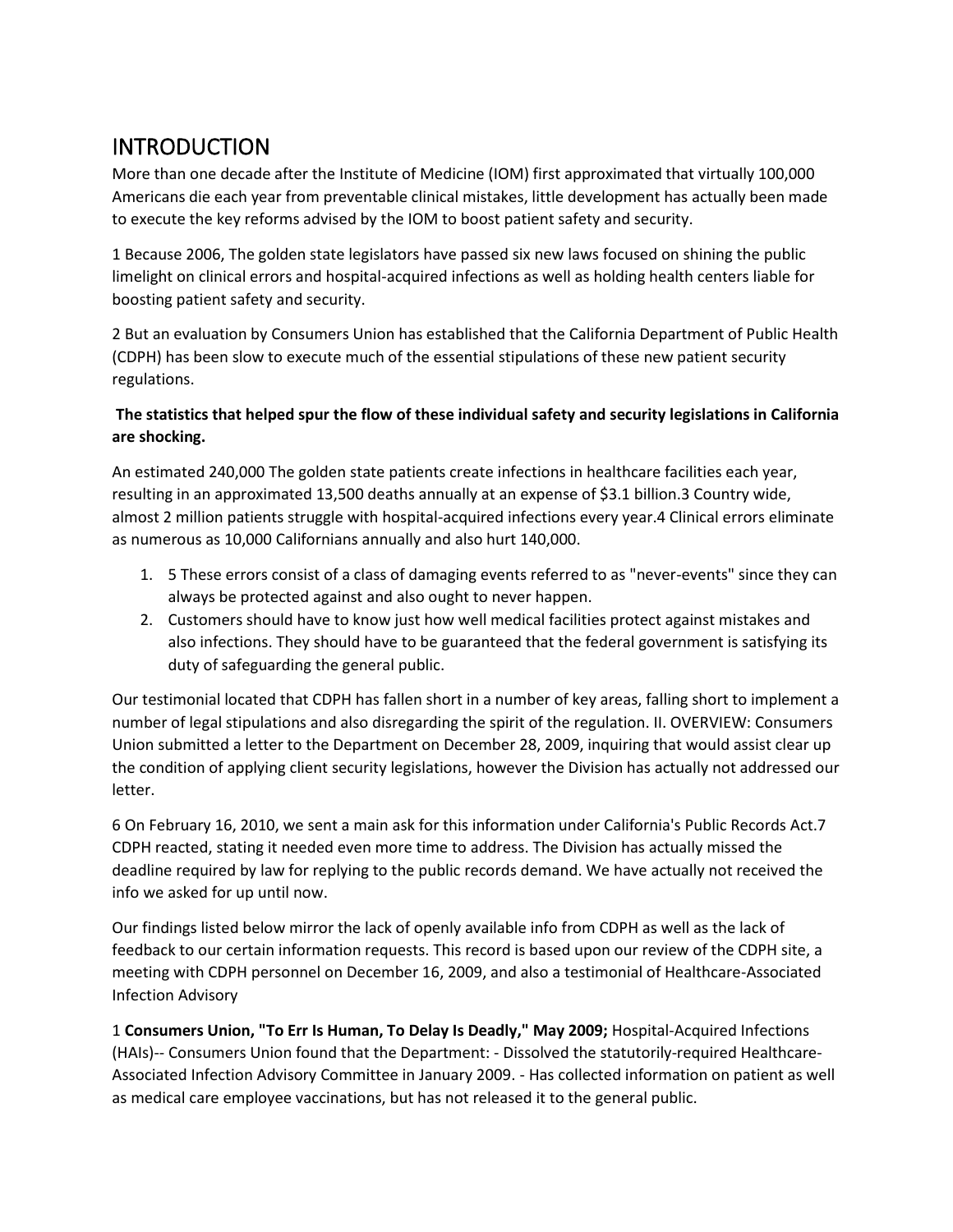Has not published data for every medical facility on procedures to decrease central line associated blood stream infections and also medical website infections. - Has actually delayed carrying out an HAI program to organize and concentrate its efforts to lower HAI rates in California. - Has actually not promulgated administrative policies that incorporate Centers for Condition Control as well as Avoidance (CDC) guidelines on HAI avoidance.

It is vague whether the division is ensuring that healthcare facilities screen patients for Methicillinresistant Staphylococcus aureus (MRSA) or embrace mandated HAI prevention determines into their infection control strategies. - It is uncertain whether the division is applying healthcare facility infection coverage or making sure that health centers take actions verified to minimize hospital-acquired infections.

### Clinical Mistakes, additionally known as "damaging occasions"

Consumers Union located that the Department: - Has actually started examining penalties to healthcare facilities in which adverse events happen as well as is publishing that details on the internet. - Is gathering damaging occasion records from healthcare facilities but is not making the info easily accessible to the general public.

Is aware of underreporting by healthcare facilities, but it is not clear what tips it is taking to ensure reporting compliance. - Has not promulgated laws establishing standards for management charges when a health center's failure to comply with the regulation drastically harms a patient or places a patient in extreme danger.

It is unclear whether the Department is regularly inspecting hospitals to make certain that they have individual safety and security strategies in position. - It is uncertain whether the Division is guaranteeing that health centers are educating individuals when clinical mistakes occur. III. Hospital-Acquired Infections A.

**Evaluations** - What is needed: During routine evaluations, called for by law to take place when every three years, the Division should review hospitals' conformity with mandated 3 HAI reporting and prevention techniques.

8 These variety from executing CDC standards on stopping central line as well as surgical infections9 to quarterly coverage of Clostridium difficile (" C.diff") infections.10 - When it have to be done: Beginning in January 2009.

**Condition:** We are not sure whether healthcare facilities are being checked as called for. We are worried that the Department is not making sure that health centers have infection prevention steps in position which they may not be sending necessary infection rates and also avoidance actions to the Department.

Consumers Union has actually sent a Public Records Act demand with the Division to get survey checklists and also study details for hospitals that have been evaluated. B. Division HAI Surveillance, Prevention, and also Control Programs - What is needed: Under the 2006 hospital infection legislation, the Division is called for to have actually a program dedicated to HAI security and also avoidance and to appoint a Healthcare-Associated Infection Advisory Board. 11 The program was to prepare Division staff to evaluate medical facilities for HAI avoidance and also call for hospitals to take actions like restricting the overuse of antibiotics.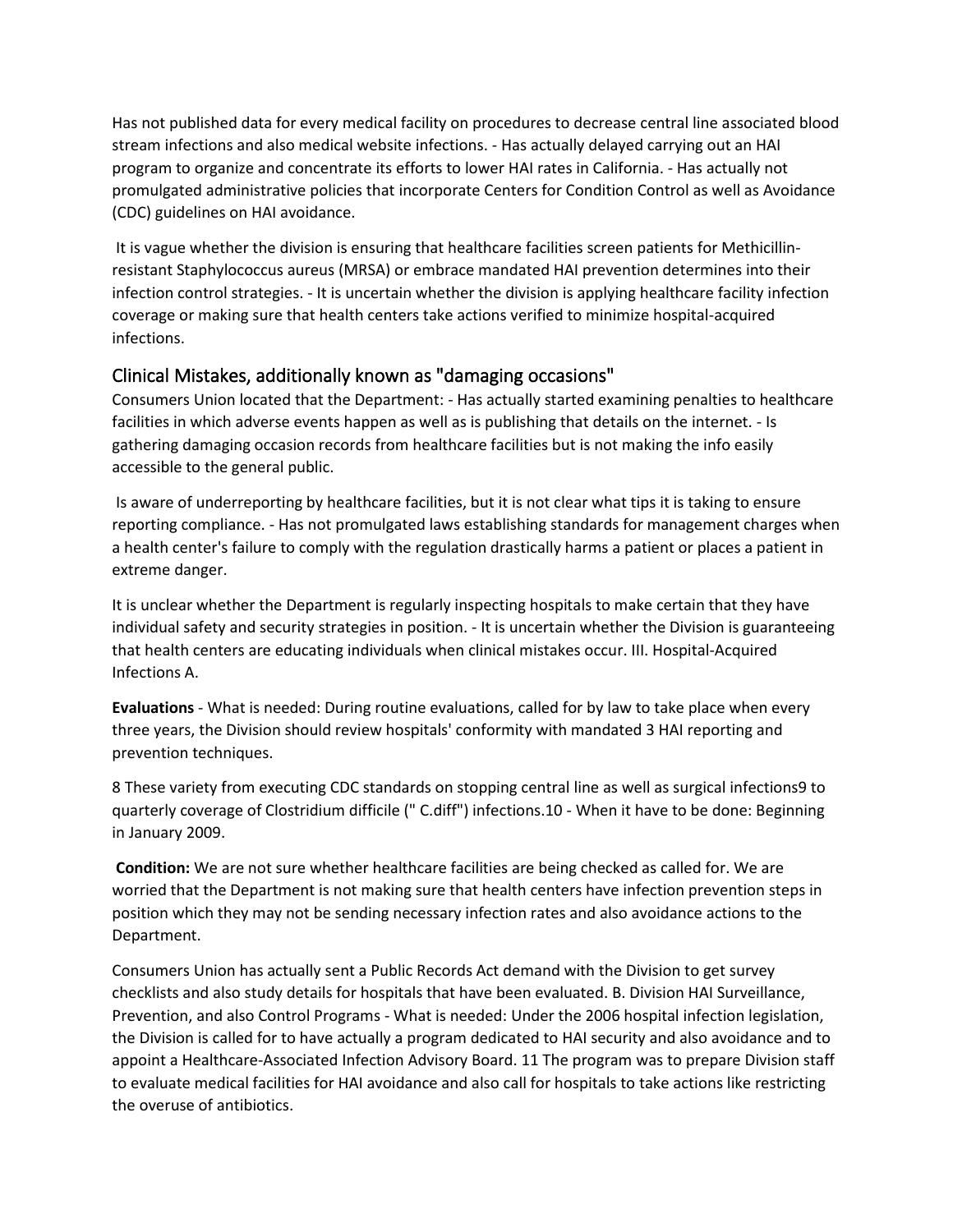The Board was developed to help in execution of the regulation, consisting of making certain suggestions. In 2008, these needs were broadened.12 The Division is now needed to assign infection avoidance professionals as specialists to the licensing and qualification program within the Department as well as prepare an electronic coverage system for HAI by January 1, 2011.

**13 - When it needs to be done:** Appoint the advisory committee by July 1, 2007. The 2006 law provisions were to be executed by January 2008; the 2008 law provisions relating to the infection program by January 2009 and also the digital HAI reporting system by January 1, 2011.

*- Status: The Department appointed the Healthcare-Associated Infection Advisory Committee, which met in 2007 and also 2008 to talk about application concerns, however was dissolved by CDPH in January 2009.*

14 CDPH began producing an HAI surveillance and avoidance program in September 2009, 21 months late, in action to a federal need to establish a 5-year state HAI strategy in order to receive government funding.15, 16 The Department reports that it has actually simply completed hiring new team. It is questionable whether the Department's laid out strategy satisfies

8 SB 739 (2006 ). 9 SB 739 (2006 ). 10 SB 1058 (2008 ). 11 SB 739 (2006 ). 12 SB 158 (2008 ). 13 The regulation also calls for CDPH to hire infection control professionals as specialists to the licensing and also accreditation program and to educate Division critic registered nurses on exactly how to assess hospitals' compliance with state and also federal regulations.

#### **14 Minutes of January 12, 2009 HAI Advisory Board Meeting**

http://www.cdph.ca.gov/services/boards/Pages/HAI\_AC.aspx 15 CDPH HAI Strategy http://www.cdph.ca.gov/services/boards/Documents/CDPHHAIPlan.pdf 16 Fiscal Year 2009 Spending Plan Omnibus Bill, signed March 11, 2009, needs states receiving Preventive Services Block Give funds to accredit that they will send an HAI strategy. http://www.cdc.gov/hai/recoveryAct/PDF/Oct09/2- 0930HAI\_ELC\_GranteePresentationJY.pdf 4 the state needs.

Rather than training its own staff and also tracking hospitals to abide by HAI legislations, the plan composed by the Division emphasizes training medical facility staff and working with initiatives to assist health centers learn from each other.

#### **Furthermore, the plan suggests that only central line blood stream infections as well as C-diff will be targeted, as opposed to MRSA or various other infections.**

The program shows up to lack a concentrate on enforcement of requirements of state law. C.MRSA Testing and Infection Prevention - What is required: The Division is needed to establish a program to ensure that healthcare facilities are evaluating particular risky clients for MRSA and that a mandated team of treatments are included in all health centers' infection control plans.17 Going to physicians need to recommend individuals that are located to be bring MRSA and patients with MRSA infections are to be provided info upon discharge.

When it need to be done: By January 2009. - Condition: It is uncertain whether the Division is ensuring that individuals are being screened for MRSA, that people are being informed as needed, or that medical facilities' infection control plans are in compliance with the legislation. D. Public Reporting (1) Prices of Flu Vaccination of Healthcare Employees and Employee CDPH is called for to openly report flu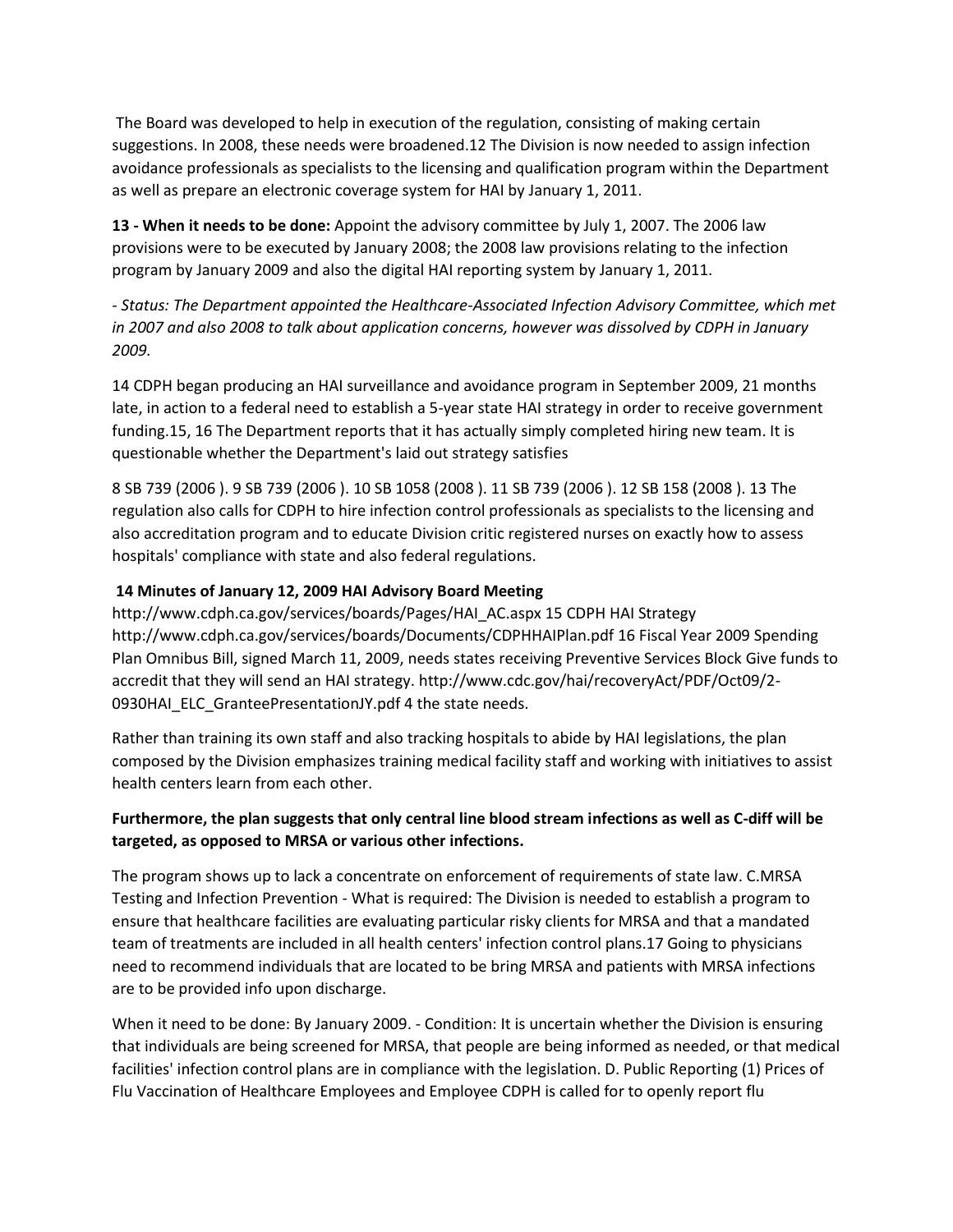vaccination/declination prices by center for individuals and also healthcare workers within 6 months of getting the information.

*18 Health centers were required to report this data to CDPH by January 1, 2008. In January 2009, at the last HAI Advisory Committee, CDPH team recognized having 2007- 08 booster shot information for health care employees as well as mentioned that they did not see why it can not be posted.19 Yet to day no flu inoculation information is on the CDPH web site.* 

Substantial attention has been concentrated on a potential H1N1 epidemic, and also CDPH insists that it has actually directed education and learning as well as readiness initiatives towards the public for that. Yet tremendous potential for dispersing-- or suppressing-- H1N1 as well as regular influenza viruses lies in health center settings where immune-compromised people live near to every other.

(2) Reporting to NHSN of HAI prices as well as avoidance measures Healthcare facilities are mandated to report to the Division and also to the CDC's National Health care Safety and security Network (NHSN) on their conformity with CDC standards to prevent central line as well as surgical website infections.20 CDPH connected to health centers the demand to use NHSN for reporting via an "All Facilities Letter" (AFL) in 2007.21 According to the Department, not all medical facilities in The golden state are, in fact,

#### **17 SB 1058 (2008 ). 18 SB 739 (2006 ).**

19 Minutes of January 12, 2009 HAI Advisory Board Fulfilling, p. 5 http://www.cdph.ca.gov/services/boards/Documents/HAIACMM01-12-09.pdf 20 SB 739 (2006 ). 21 CDPH AFL 07-3, November 27, 2007

http://ww2.cdph.ca.gov/services/boards/Documents/AFL0737NHSN.pdf 5 reporting to NHSN.22 Yet to our expertise, the Division has not acted to enforce this legal responsibility.

(3) Rates of application of CDC guidelines to prevent main line and surgical website infections CDPH has stopped working to publicly post the essential information on whether medical facilities are following CDC procedures to prevent harmful central line blood stream and surgical infections, which was meant to have been done by July 1, 2008.

#### 23 Additional infection avoidance and outcome actions were supposed to be phased in.

The Department is needed to provide public reports within 6 months of receiving the info. It must be kept in mind that the federal government posts the surgical infection avoidance info that the Department is required to publish.

*24 (4) Fees of MRSA and also other HAI Hospitals need to additionally report to the Department and NHSN the incidence of bloodstream infections brought on by MRSA, C-diff, and Vancomycin-resistant enterococcal; specific surgical website infections; as well as central line-associated blood stream infections.*

25 Every one of this information is to be utilized to establish public records of infection prices that are to be uploaded on the Division's website on January 1, 2011, other than medical website infection rates, which are to be published on January 1, 2012.

In January 2008, the MRSA Coverage Subcommittee to the HAI Advisory Committee made a certain, consensus-based suggestion that hospitals be called for to report all laboratoryconfirmed MRSA blood stream infections for inpatients and that those rates be publicly reported.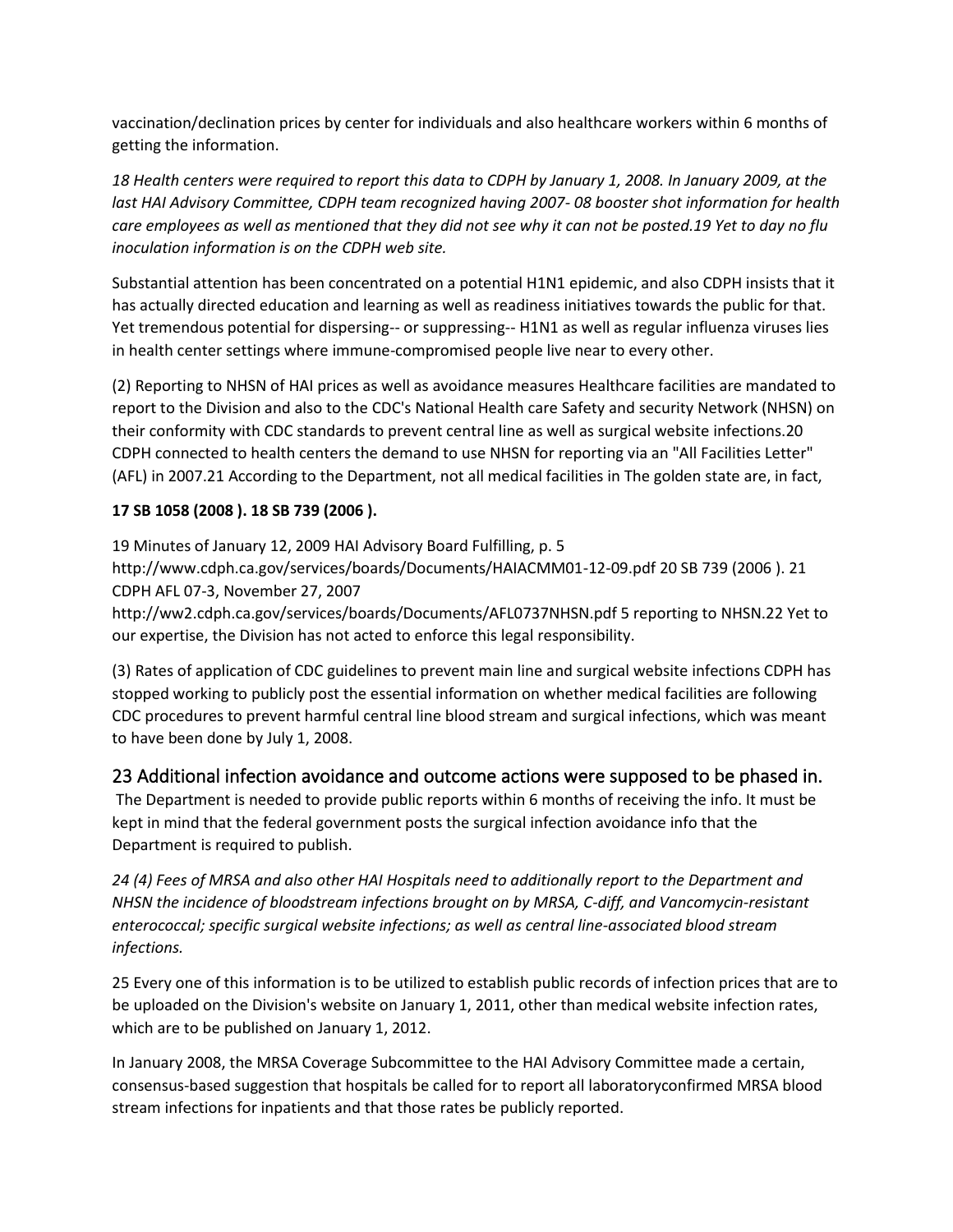26 CDPH prepared an "All Facilities Letter" to that effect, dated October 9, 2008, mentioning that such reporting was to start January 1, 2009 making use of the NHSN or other technique for reporting.27 That AFL does not appear to have been finalized. E. Administrative Regulations –

**What is required:** The Department was to change existing hospital infection regulations and take on brand-new ones as essential to include current CDC guidelines and also standards for HAI prevention.28 - When it should be done: Laws should have been in place by January 1, 2008. - Status: These regulations are nowhere to be found, leading us to believe they were never promoted as required. Consumers Union has sent a Public Records Act ask for these guidelines to identify whether they exist.

## 22 Satisfying Minutes of the HAI Advisory Committee, January 12, 2009

http://www.cdph.ca.gov/services/boards/Documents/HAIACMM01-12-09.pdf 23 SB 739 (2006) 24 http://www.hospitalcompare.hhs.gov 25 SB 1058 (2008) 26 MRSA Coverage Subcommittee Recommendations http://www.cdph.ca.gov/services/boards/Documents/MRSASubRec12908final.pdf 27 CDPH Draft AFL 08-19, October 9, 2008

http://www.cdph.ca.gov/services/boards/Documents/DRAFTAFL08\_19ReportingofCLABSIs.pdf 28 SB 738 (2006 ). 6 IV.

MEDICAL ERRORS, ALSO KNOWN AS "ADVERSE OCCASIONS" A. Reporting, Examinations, and also Fines What is required: Health centers need to report damaging occasions to the Department, which is required to explore them.29 The negative events specified by the regulation are the 27 "never ever events" determined by the National Quality Online Forum.

- 30 Examples of some events in California range from prostate elimination of the wrong individual to sponges left in a person's abdomen throughout surgical treatment.
- A checklist of thorough records of occasions for which the Department has actually fined hospitals is uploaded on the CDPH web site.

31 By January 1, 2009 up until January 1, 2015, CDPH is needed to make information from adverse occasion reports and evaluations "easily available to customers throughout The golden state." 32 On top of that, the Department is called for to "assemble as well as provide to entities considered proper by the division" information relating to records of validated occasions as well as end results of examinations of reported adverse events. By 2015 the Department is called for to publish this info on its website.

The Division is likewise licensed to great healthcare facilities when noncompliance with demands of licensure cause individual harm.33 The consolidated coverage, examination, and also fining procedure ought to proceed along the complying with flowchart

29 SB 1301 (2006 ). 30 NQF formally describes these as "serious reportable events." http://www.qualityforum.org/Projects/sz/SRE\_Maintenance\_2006/Fact\_Sheet\_- Serious Reportable Events in Healthcare 2005- 2006 Update. aspx 31 http://www.cdph.ca.gov/certlic/facilities/Pages/Counties.aspx 32 SB 1301 (2006 ).

33 SB 1312 (2006 ), SB 541 (2008 ). 7 - When it should be done: Penalties, referred to in the regulation as "management charges," could be analyzed for occasions occurring on or after January 2007. Health centers are called for to report adverse events to the Department starting July 2007. The Division is to make data and records of unfavorable occasions conveniently obtainable to Californians by January 2009. CDPH is to release hospital-specific records on their web site by January 2015.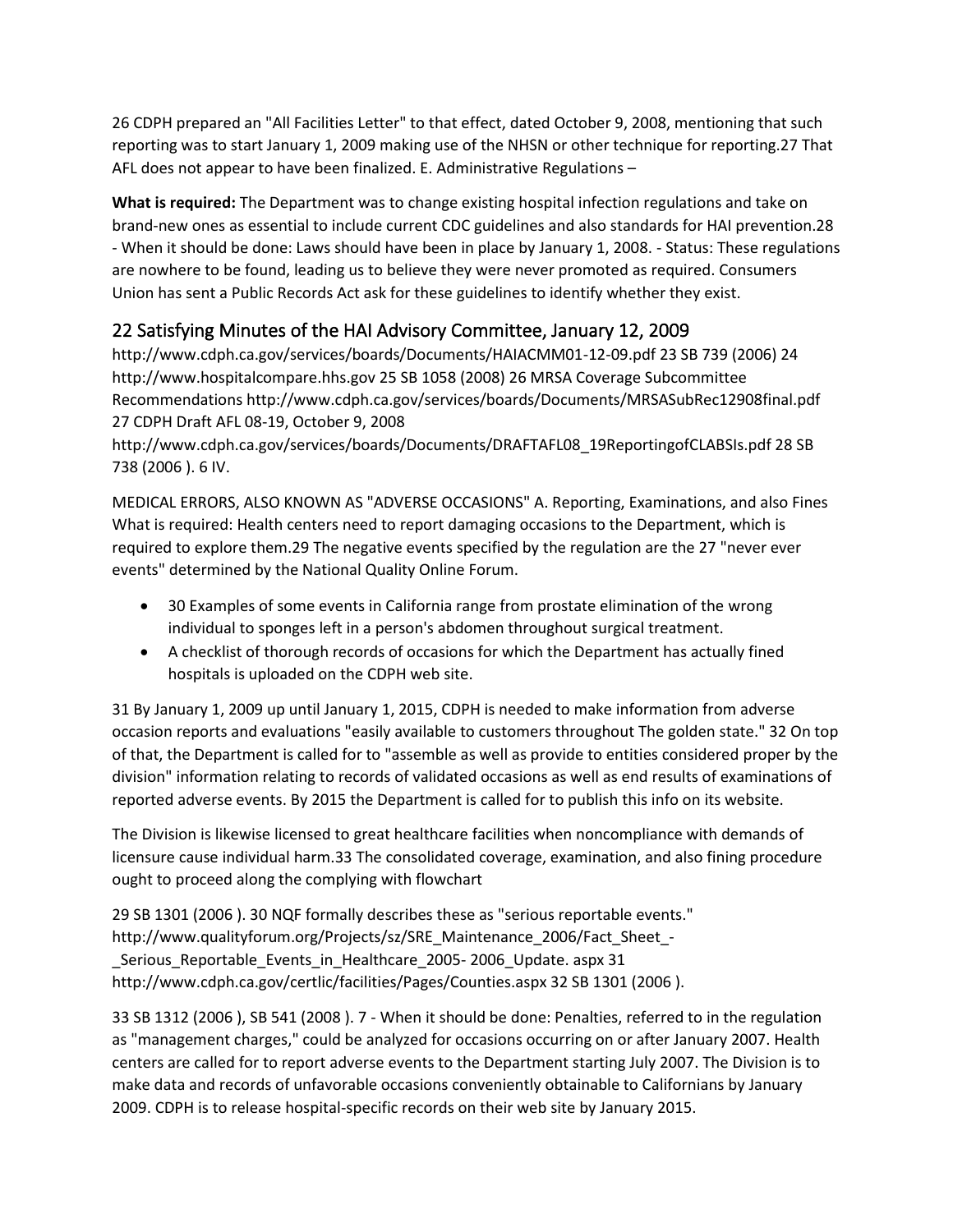**Status:** The Department is getting, checking out, and reporting unfavorable occasions. Nonetheless, there are a number of imperfections in the existing system. CDPH knows that not all medical facilities are reporting in conformity with law.34 Yet its only actions appear to be to "... encourage all hospital providers to frequently examine the reporting mandates with all ideal healthcare facility team ..." 35 and also to "welcome hospitals to join the department in advertising effective prevention of damaging events statewide, via sharing of finest practices plans.36".

**34 CDPH All Facilities Letter** 09-05 http://www.cdph.ca.gov/certlic/facilities/Documents/LNC-AFL-09- 05.pdf 35 Id. 36 DCPH All Facilities Letter 09-11

http://www.cdph.ca.gov/certlic/facilities/Documents/LNC-AFL-09- 11.pdf A complaint can be submitted by anybody to CDPH Investigates Negative Occasion Health centers have to notify - client - CDPH makes records of validated occasions openly available as well as aggregates data for interested teams CDPH issues fine sometimes .

**As much as \$75,000 for fatality or permanent disability for first violation** - Approximately \$25,000 for much less significant events - No fine for small occasions If risk is recurring, another CDPH assessment will take place within 1 year \$100/day fine for stopping working to report Medical facilities pay CDPH for costs of program Unfavorable Occasion Reporting, Evaluation, & Charge Process 8 The Department has actually not made it clear to consumers exactly how they may report an occasion to the Department or where they can find info on reported events.

From the information offered on the CDPH internet site, it is unclear the kinds of occasions and the number of events have in fact taken place, because the majority of the information does not have information. Lastly, the entire data source is difficult to discover on the website, as well as it is not conveniently obtainable for the ordinary customer.

## 37 We can not establish whether the Department is making reports readily available to interested companies.

Consumers Union requested the details by letter in December 2009 and also once again in a formal Public Records Demand in February 2010; to day, we have actually received no details. CDPH is on a regular basis publishing information regarding penalties assessed versus medical facilities and this site is the richest source of info readily available, enabling the public to check out the actual investigation files.38 B.

**Health center Client Safety And Security Plans - What is needed:** The Department is needed to inspect health centers to make sure that they develop, execute, and abide by a client safety and security strategy. Each health center's plan should develop liability and a system for coverage of damaging events, evaluation when events occur, and continuous client security training.

39 These strategies are supposed to contribute to the culture of safety and security within healthcare facilities that the IOM reported as restraining security improvement.40 The Division is needed to carry out unannounced inspections of basic severe care health centers a minimum of as soon as every three years to ensure that they are in conformity with the needs of state legislations.

**41 - When it should be done:** Unannounced examinations of medical facilities were needed by January 2007. Medical facility patient safety and security plans were required starting January 2009. - Status: It is unknown whether hospitals are being examined by the Department for patient safety and security